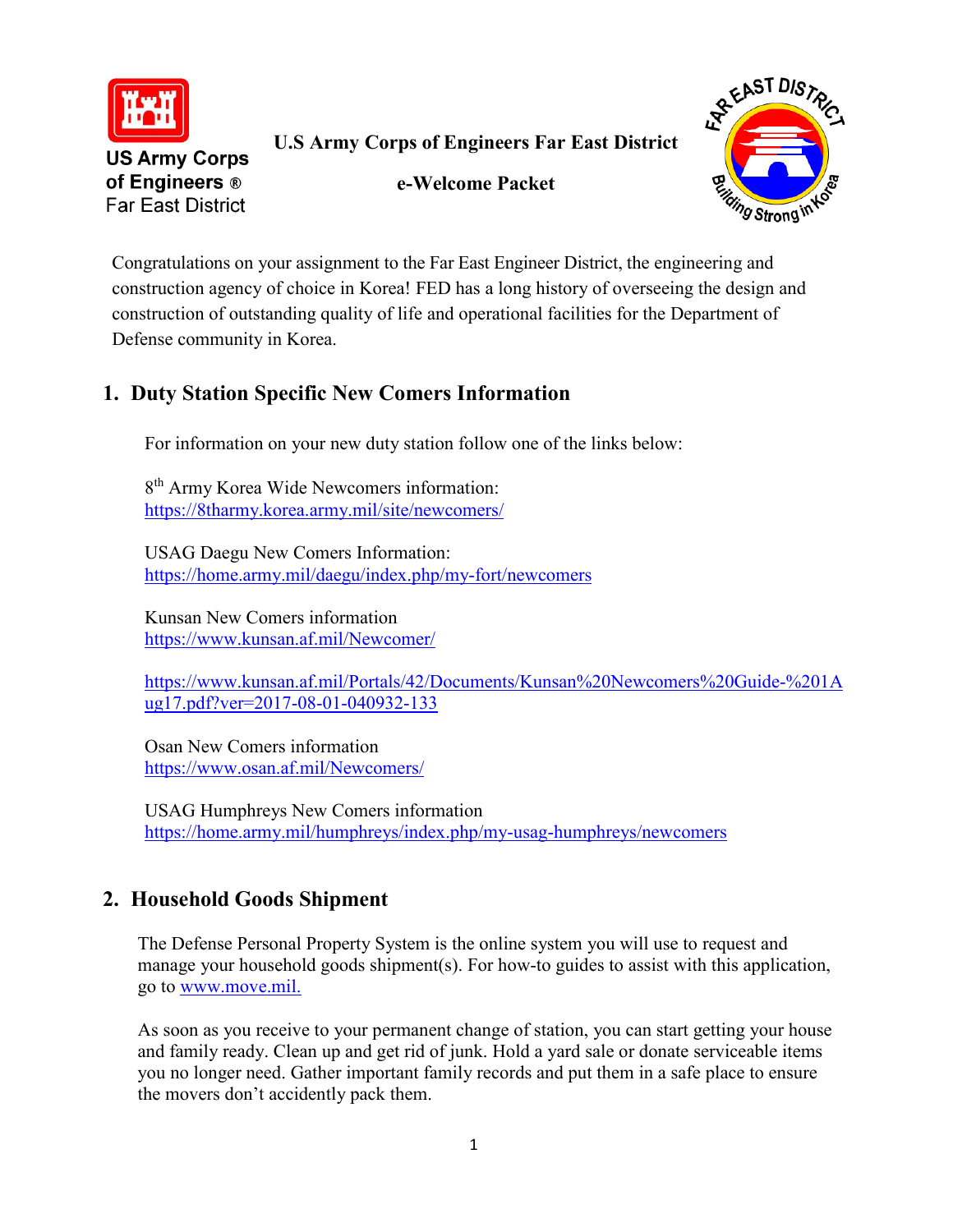Begin to plan what items will go in unaccompanied baggage (UAB), in your household goods shipment (HHG) and in long-term, Non-Temporary Storage (NTS). Check with your sponsor or overseas housing office to assist in determining what items to ship.

Remember that Korea uses 220V for its electrical service. Transformers can be purchased from the PX or off post for items that only run on the US 110 voltage. Large appliances such as washers and dryers should generally be put into NTS as the housing offices have them for loan. Many landlords may also include these appliances in the basic rent at no additional cost as well.

It normally takes 6 weeks to 3 months for your HHG to arrive and get through customs, depending on where you are shipping from. There is a lending closet to provide kitchen essentials prior to your household goods arriving but that does not include linens or pillows. Pack those in your UAB. Check with your sponsor on the availability of items at your duty stations lending closet as well as what furniture can be checked out for the duration of your tour and furniture that can be loaned short term until your HHG arrive.

For details, Website: [https://8tharmy.korea.army.mil/site/newcomers/planning-household](https://8tharmy.korea.army.mil/site/newcomers/planning-household-goods.asp)[goods.asp.](https://8tharmy.korea.army.mil/site/newcomers/planning-household-goods.asp)

## **3. Pets**

Traveling overseas with a pet requires additional planning and preparation. We all love our pets like family, but remember that bringing pets to South Korea is a privilege, not an entitlement. As such, the Contract Travel Office (CTO), does not book pet flights, but they can book you and family on a pet-friendly flight with the CTO contracted airline Patriot Express or other airline if authorize to travel commercially. Commercial airline carriers may have specific pet policies or limitations that further restrict pet travel. Traveling with pets requires a lot of pre-planning. Do not forget to connect with your sponsors and read all the associated material related to travel and South Korean Requirements. Just remember that everyone's experience traveling with pets is different and pre-planning as far in advance as possible will pay off.

One of the first things you will want to check is how long it will take to get your pets FAVN results. Some employees have found their testing sites to have a backlog and had to wait 45 days or more. Animals without a passing FAVN result will be placed in quarantine upon arrival to Korea. See below section on pet quarantine for additional information.

Website: [https://www.korea.amedd.army.mil/PCSing\\_with\\_Pets.html.](https://www.korea.amedd.army.mil/PCSing_with_Pets.html)

### **Commercial Airline Transport**

If flying commercially, contact the airline prior to purchasing tickets to ensure pets will actually be able to fly on the day of travel (e.g. ask about the airline's regulations regarding pets on flights greater than 12 hours, outdoor temperature restrictions on travel date, pet flying in-cabin, etc.)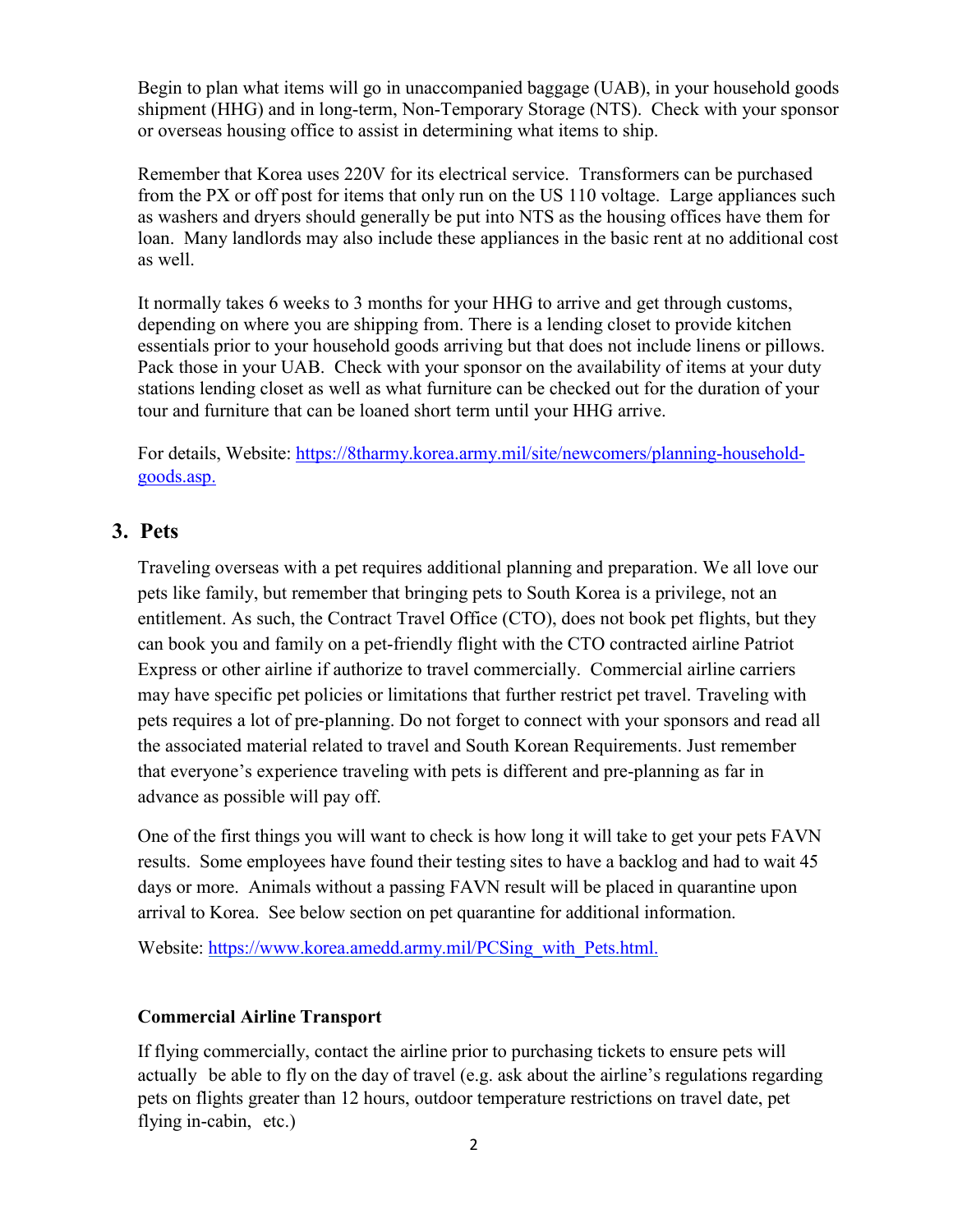## **Military Transport**

Effective September 2014, cats and dogs leaving Korea can fly aboard Patriot Express. Discuss pet travel with the Travel Office when making arrangements. If you are traveling by Patriot Express please reference the Facebook page "Osan Passenger Terminal". Along the left hand side under photos, at the bottom of the photo page, is a section on pet travel. Pets may not be allowed to accompany the military member on the Military Processing transportation bus your sponsor will need to verify this when making travel arrangements for you to your duty station if public transportation was intended to be used.

## **Pet Quarantine**

Whether your pet travels accompanied or unaccompanied, if you arrive after hours or during the weekend, your pet will be kept at the airport due to customs duty hours. If possible pets should arrive during weekday/daytime hours to prevent unnecessary stress for the pet or owner.

The Quarantine Inspection Agency determines if your pet meets all requirements for entry into Korea. To help avoid quarantine , be sure you have a valid, original rabies certificate, original, current, passing FAVN results; and completed (no empty fields) health certificate (APHIS form 7001 and DD209). The pet must be registered on post as soon as it is released from quarantine.

If you encounter problems at Incheon airport, contact the USFK Incheon Customs Office at the number below.

**Contact information**: DSN 723-7561 /05033237561, 01037085214 (After duty hours, weekends, and holidays) Hours: Monday-Friday 0800-1700.

### **Dog Restrictions**

No specific dog restrictions are listed entering Korea; however, airlines have specific guidelines for transporting certain breeds.

## **4. Vehicles**

You will be authorized on your PCS Orders to ship one privately owned vehicle (POV) at government expense. To ship your vehicle overseas, you will need to drop off your vehicle at a Vehicle Processing Center (VPC).

If possible, we recommend shipping your car as early as possible. Depending on the time of year and especially during high PCS season it can take 2 months more or more for your vehicle to arrive. Once you arrive in Korea you must contact the Vehicle Processing Center (VPC) to arrange pick up of POVs.

To make appointments, learn about shipping, or to track your POV shipment, visit the official [https://www.pcsmypov.com.](https://www.pcsmypov.com/)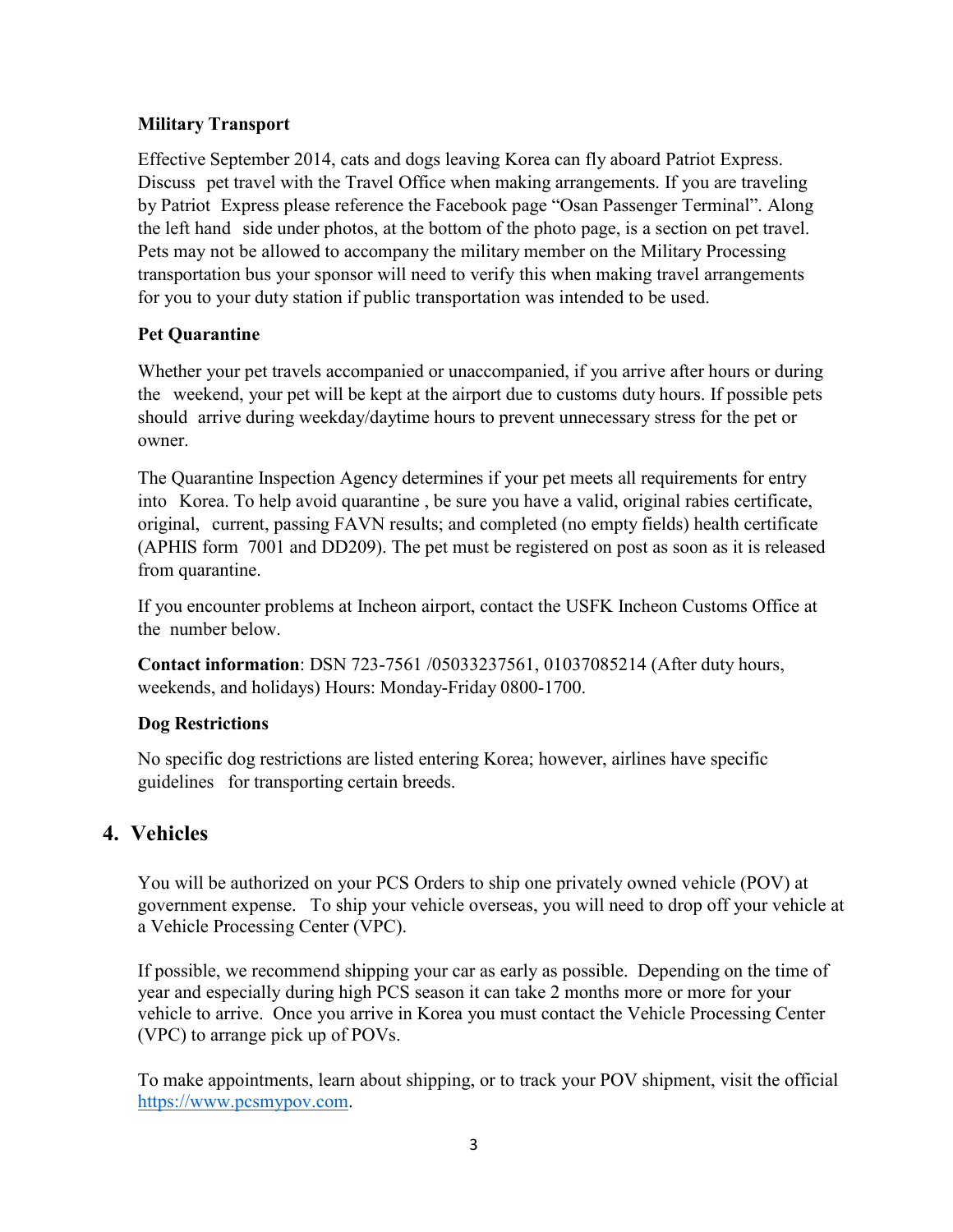## **5. Driver's License**

All SOFA status USFK military personnel, USFK civilian appropriated and nonappropriated employees, USFK technical representatives, and family members of the aforementioned personnel must possess a USFK Form 134EK (USFK Motor Vehicle Operator's Permit) to drive POVs on U.S. installations and Korean roadways. Your USFK Motor Vehicle Operator's Permit is only valid as long as you maintain a valid US Drivers License or International Drivers Permit.

Prior to driving in Korea you will need to have a valid state side driver's license and pass the USFK Drivers test. It is important to make sure that your US driver's license is current and will remain current for your entire tour in Korea (and a few months beyond). Requirements to renew your US driver's license vary from state to state and there are harsh penalties for driving in Korea with an expired license.

More Information: [USFK Pam 385-2, Guide to Safe Driving in Korea \(Pdf\)](https://8tharmy.korea.army.mil/site/assets/doc/newcomers/USFK-Pam-385-2.pdf) [USFK 190-1, Motor Vehicle Traffic Supervision \(Pdf\)](https://8tharmy.korea.army.mil/site/assets/doc/newcomers/USFK-Reg-190-1-Motor-Vehicle-Traffic-Supervision1.pdf)

## **6. Passports, SOFA Stamp & A-3 Visa**

The US government will provide a no-fee passport to all eligible command sponsored family members. Contact your local personnel office for the proper forms and information. The processing time is generally between six and eight weeks, so begin the process as soon as orders for command sponsorship are approved. Do not depart your losing installation without receiving the no-fee passport.

When you arrive you will get a 90 day tourist visa stamp in your passport. All family members, civilians, and even newborns must obtain an A-3 visa (which allows for multiple entries into Korea) and SOFA stamp within 90 days upon arrival. Your sponsor can help you with the process of getting your SOFA visa once you arrive at your duty station.

Website: [https://8tharmy.korea.army.mil/site/newcomers/passports-visa.asp.](https://8tharmy.korea.army.mil/site/newcomers/passports-visa.asp)

## **7. Schools**

Families with school-age children relocating to Korea receive a world-class education. From the earliest grade levels through high school graduation, students enrolled at DoDEA Korea schools take part in an exciting blend of academic, social, cultural, and extra-curricular experiences that prepare them for college and career success.

Top 3 things that families need to do before they PCS:

- Make sure all immunizations are up to date and recorded.
- Collect all school records and any other pertinent information.
- If your child has an IEP or a 504 plan, please ensure you bring that to the school.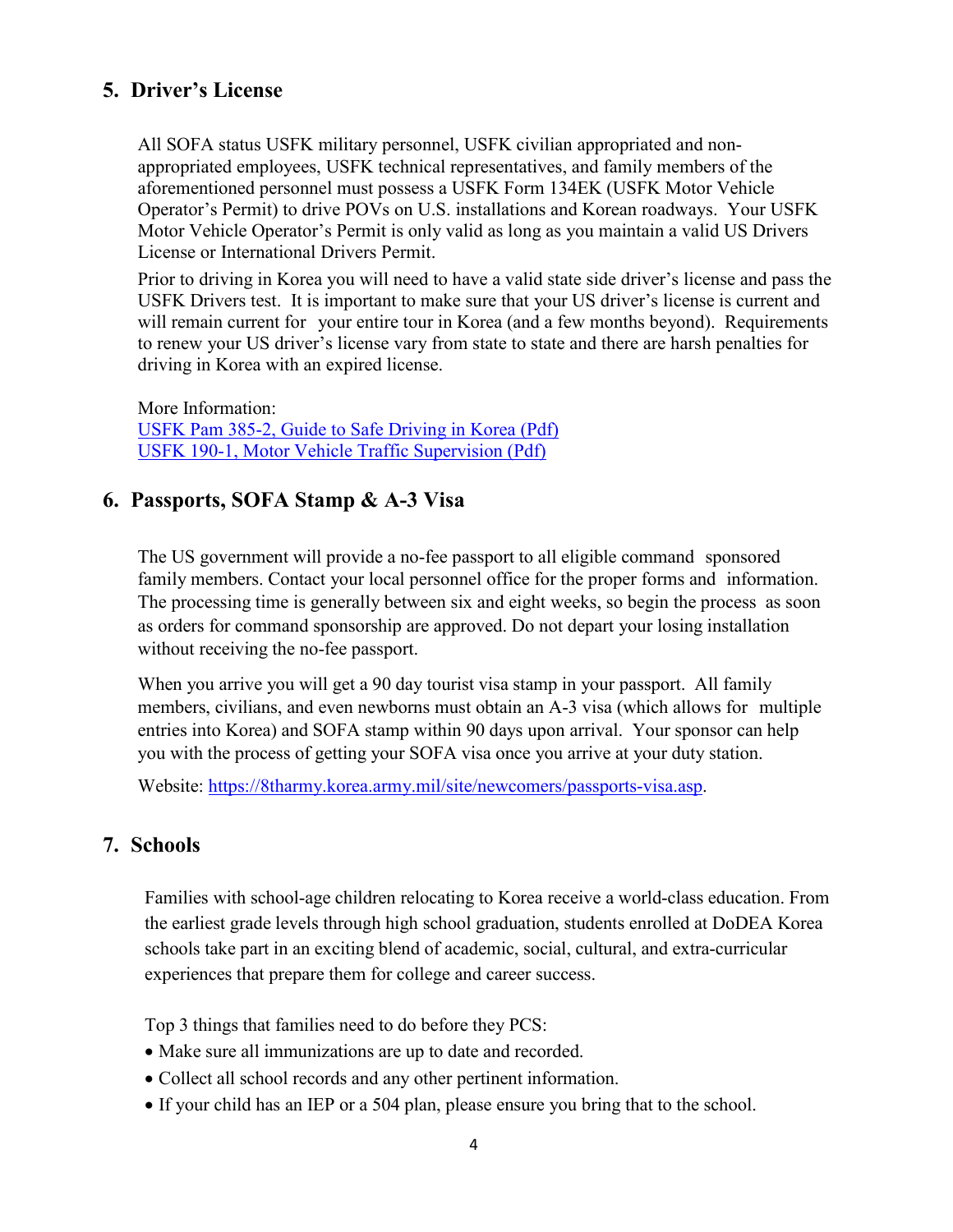There are Youth Sponsorship Programs that are coordinated for through the various DODEA schools in addition to Child and Youth Services (CYS) resources. If you are interested in Student to Student (S2S) Programs during school year, for middle school (6th-8th grade) and high school (9th-12th grade) students, you can find additional information on the specific school website. To request a sponsor, visit the School Liaison Officer (SLO) page and scroll down to Youth Sponsorship and Transition Support.

Parents should review and complete preparations outlined on the DoDEA Pacific West District website, [https://www.dodea.edu/Pacific/west/registration.cfm,](https://www.dodea.edu/Pacific/west/registration.cfm) as it provides guidance on everything you will need to know and do upon arrival.

### **Osan AB**

Osan Air Base is home to Osan American Elementary School and Osan Middle High School. If you are PCSing to Osan and bringing your family, make sure to register your child for school before you arrive.

[Osan American Elementary School:](https://www.dodea.edu/OsanES/) [https://www.dodea.edu/OsanES/index.cfm.](https://www.dodea.edu/OsanES/index.cfm) [Osan American Middle High School:](https://www.dodea.edu/OsanMHS/) [https://www.dodea.edu/OsanMHS/index.cfm.](https://www.dodea.edu/OsanMHS/index.cfm)

### **USAG Humphreys**

The School Liaison Office (SLO) assists Humphrey's families living on and off post. The SLO can assist you in locating points of contact in the schools and makes appropriate referrals. For information call the Camp Humphreys School Liaison Office at (DSN) 315- 757-2241. Visit the School website:

School Support Services: [https://humphreys.armymwr.com/programs/school-suppport](https://humphreys.armymwr.com/programs/school-suppport-services)[services.](https://humphreys.armymwr.com/programs/school-suppport-services)

Central Elementary School: [http://www.dodea.edu/HumphreysCentralES/index.cfm.](http://www.dodea.edu/HumphreysCentralES/index.cfm) West Elementary School: [https://www.dodea.edu/HumphreysWestES/index.cfm.](https://www.dodea.edu/HumphreysWestES/index.cfm) Middle School: [http://www.dodea.edu/HumphreysMS/index.cfm.](http://www.dodea.edu/HumphreysMS/index.cfm) High School: [http://www.dodea.edu/HumphreysHS/index.cfm.](http://www.dodea.edu/HumphreysHS/index.cfm)

### **USAG Daegu**

Here in Daegu we have one Department of Defense Activity (DODEA) Elementary School and one DODEA combined Middle High School. These schools are located on post (one on Camp George and one on Camp Walker). Students may walk to school, be driven, or take DODEA transportation (provided to/from certain areas only). Please call the Daegu transportation office at 768-6301/7722 or follow the link on the school websites to learn more about the authorized commuting zones.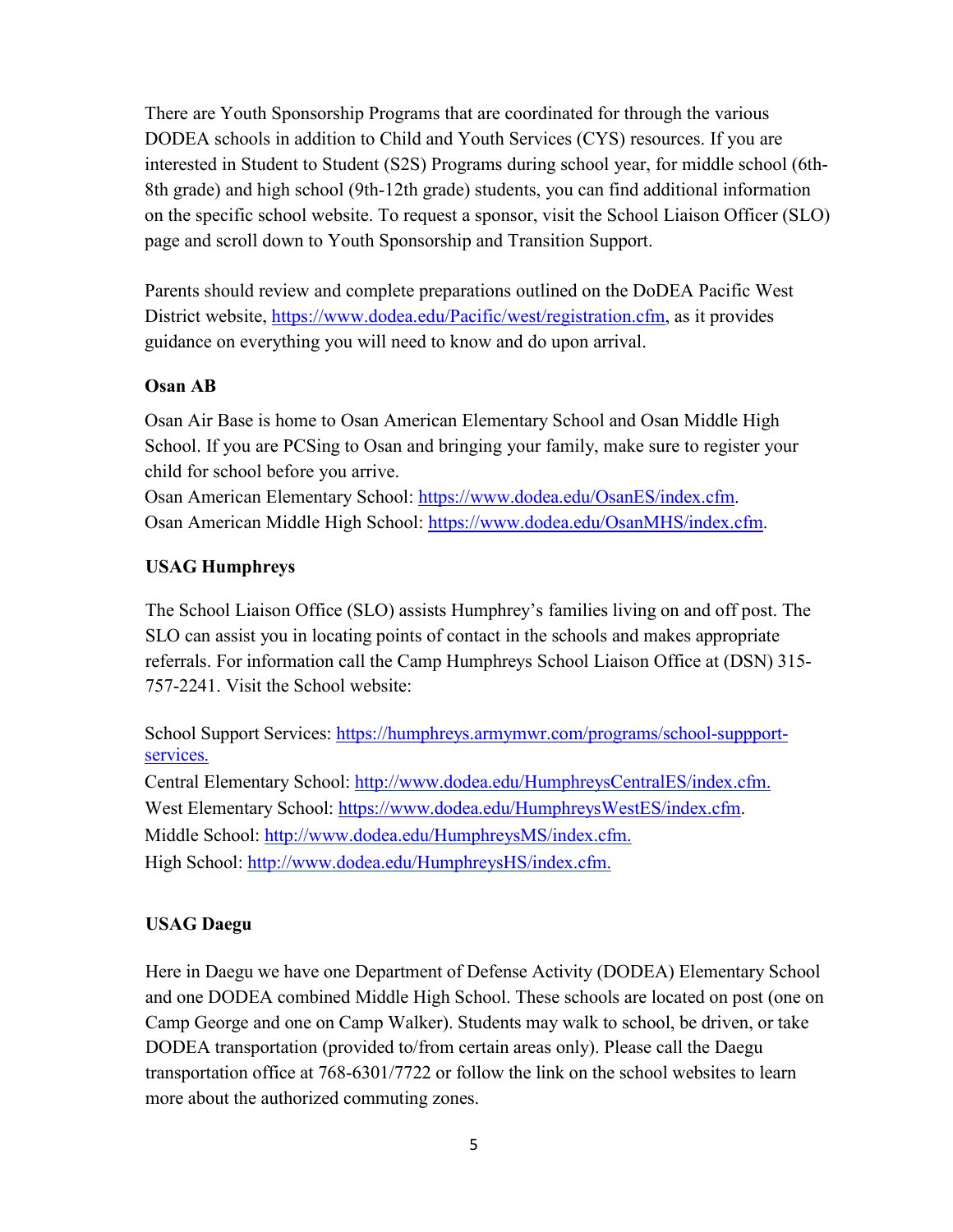Daegu Elementary School: [https://www.dodea.edu/DaeguES/index.cfm.](https://www.dodea.edu/DaeguES/index.cfm) Daegu Middle High School: [https://www.dodea.edu/DaeguMHS/index.cfm.](https://www.dodea.edu/DaeguMHS/index.cfm)

## **8. Arrival to Korea (Incheon International Arrival)**

There are four main stages to getting through the airport and the process can last an hour or more. (See Pets Section for information)

- 1. The first stage is travelling from the international gate to the main terminal via the train shuttle.
- 2. The second stage is Korean Immigration. You will need the Customs Declaration and Arrival Card you filled out on the plane as well as your passport.
- 3. The third stage is the customs area, but you will need to get your luggage first.
- 4. The four stage is going through the automatic doors to the main terminal to meet those there to greet you or to make your way over to the Military Reception Desk to arrange transportation. The Military Reception Desk are located:

Terminal 1: In vicinity of Exit 1.

Terminal 2: you will find uniformed  $19<sup>th</sup> HRC$  personnel at Exit 6 next to the  $7/11$ .

This website provides very detailed information on what you need to do upon arrival at your destination airport. [https://8tharmy.korea.army.mil/site/newcomers/arrival-customs.asp.](https://8tharmy.korea.army.mil/site/newcomers/arrival-customs.asp)

## **9. Arrival to Korea (Osan Airbase Arrival)**

Osan AB is a smaller facility and somewhat easier than landing at Incheon. Have your passport, military orders, and customs declaration ready, and you should move quickly from the area where you pick up your baggage through immigration and customs. You are required to follow the same customs regulations as stated above.

This website provides very detailed information on what you need to do upon arrival at your destination airport. [https://8tharmy.korea.army.mil/site/newcomers/arrival-customs.asp.](https://8tharmy.korea.army.mil/site/newcomers/arrival-customs.asp)

## **10. Base Lodging or Inns**

Personnel on official orders only can make reservations online for a standard room by visiting the lodging site. For suites, pet rooms or special request, contact the lodging office directly for accurate reservation in webpage.

#### **Osan AB**

<http://af.dodlodging.net/propertys/Osan-AB-Korea>

**Camp Humphreys** 

<http://army.dodlodging.net/propertys/Camp-Humphreys>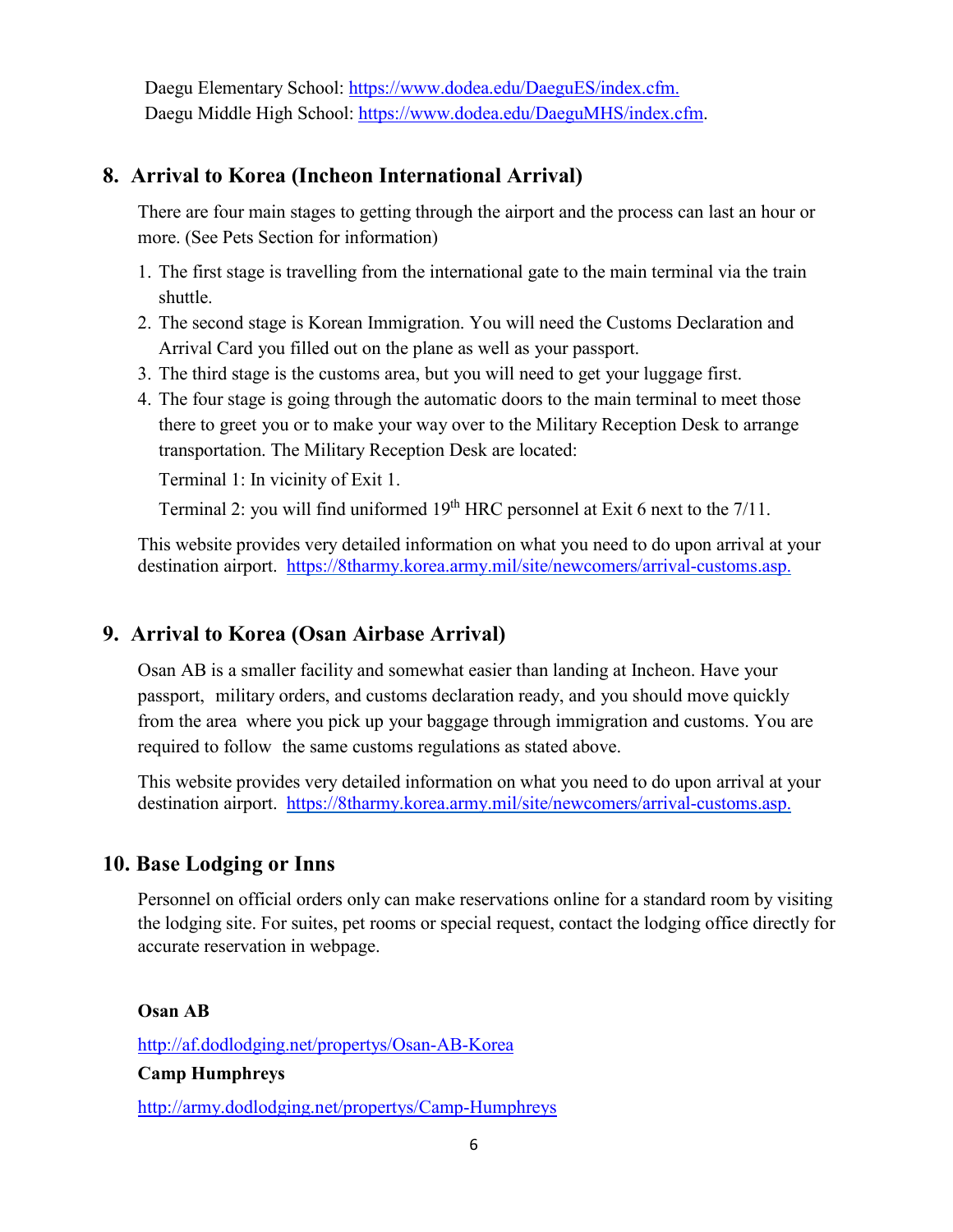#### **Kunsan AB**

<http://af.dodlodging.net/propertys/Kunsan-AB-Korea>

#### **USAG Daegu**

<http://army.dodlodging.net/propertys/Camp-Walker--Camp-Henry-Lodging>

## **11. Housing**

Moving to a new country can often be confusing and stressful; however, it can also be exciting. Living off base provides members and families the chance to experience a new culture and make friends with their host country neighbors. From houses to high rise living Korea has a wide variety of accommodations to choose from. The local housing office where you will be stationed will assist you every step of the way to help you find your new home in the local community. For more information on you can check out the official websites for each housing office as follows:

#### **USAG Daegu**

[https://home.army.mil/daegu/index.php/about/Garrison/directorate-public-works/housing](https://home.army.mil/daegu/index.php/about/Garrison/directorate-public-works/housing-services-office)[services-office](https://home.army.mil/daegu/index.php/about/Garrison/directorate-public-works/housing-services-office)

#### **Osan AB**

<https://www.housing.af.mil/Home/Units/Osan/>

#### **USAG Humphreys**

[https://home.army.mil/humphreys/index.php/about/Garrison/directorate-public](https://home.army.mil/humphreys/index.php/about/Garrison/directorate-public-works/humphreys-housing-services-office)[works/humphreys-housing-services-office](https://home.army.mil/humphreys/index.php/about/Garrison/directorate-public-works/humphreys-housing-services-office)

#### **Kunsan AB**

<https://www.housing.af.mil/Home/Units/Kunsan/>

## **12. Cell Phones, Keeping in Touch & Dialing Instructions**

#### **CELL PHONES:**

International plans from US Cell Phone provider may not be practical while stationed in Korea. Many current cellular or smart phones from the US, if unlocked, will work on a Korea Cellular network. There are several ways to acquire a local Korean SIM card. We highly recommend going through the AAFES PX mobile phone service desk or the USO Cellular Service Kiosk depending on your final destination installation.

In addition many Korean cell phone provider's offer portable pocket wifi devices,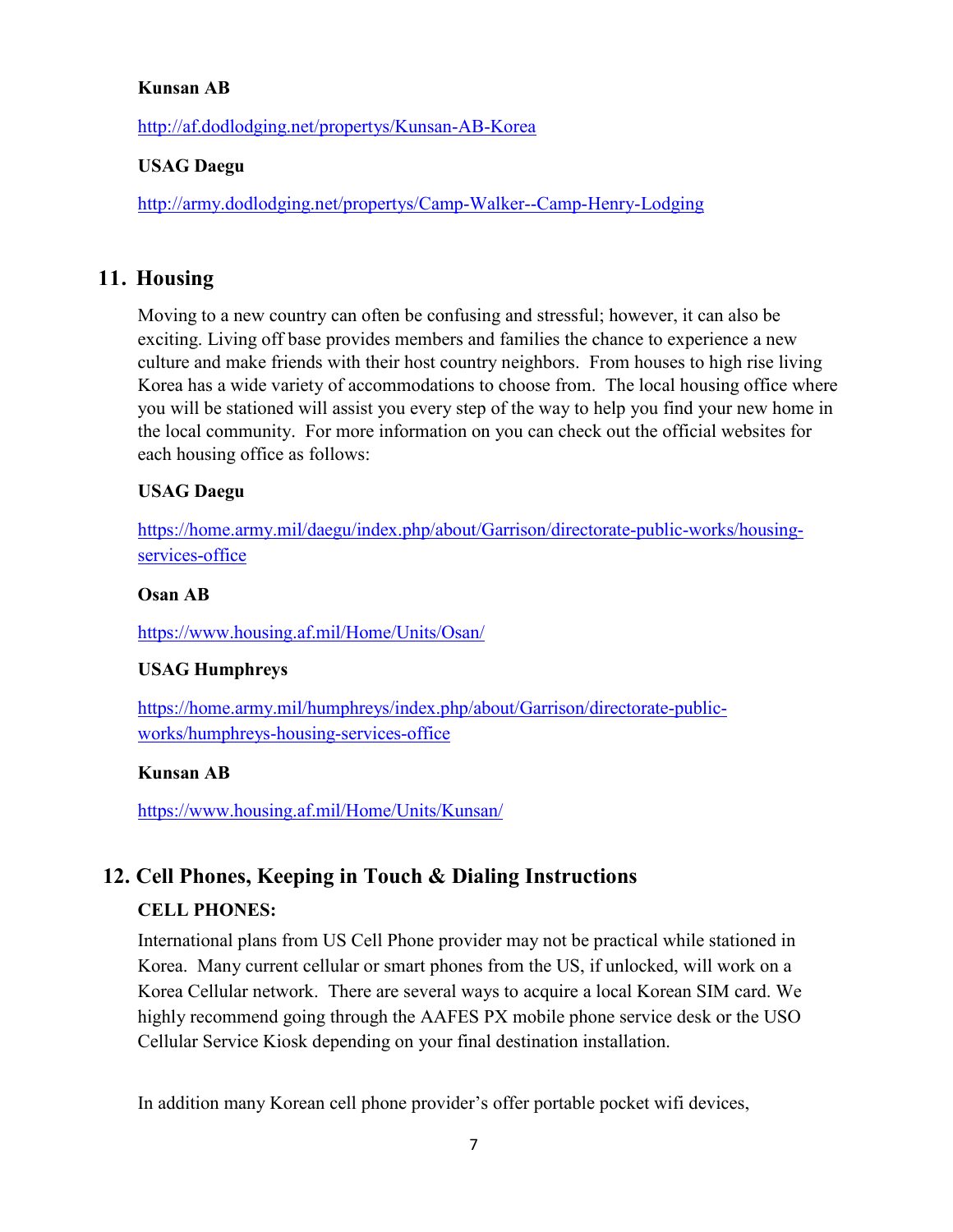commonly known as eggs. While you will not have a phone number, this device fits in your pocket and can connect multiple cell phones, tablets, computers, etc with high speed 4G or 5G networks while on the go.

For a phone to work in Korea, it needs to satisfy these requirements:

- 1) Be unlocked some most companies sell phones with software that prevents them from recognizing another company's SIM card. Contact your cellular network provider before you leave the US to determine if you phone is unlocked and request the unlock it if locked.
- 2) Have a SIM card slot In order for your phone to work in Korea your phone will need a SIM card slot. Certain US and Canadian providers, running CDMA networks, sell unique versions of certain phones that have no SIM card slot to prevent customers from taking their phones to other networks.
- 3) Support LTE data (latest generation smart phones) that operates on bands 3, 8, and 26. If your phone does not support one of these bands, it should still connect at 3G speeds using the WCDMA 2100 MHz frequency.
- 4) Support WCDMA 2100 MHz frequencies this is most important, as this is the frequency band that most Korean networks run their 3G networks on; this capability is inherent to the phone.

#### **Keeping in touch abroad:**

A local Korean cell number is recommended for communicating within South Korea, as generally international plans are not practical. Service members and their families should explore the variety of other options to communicate abroad or back to the US. Many employees and family members abroad find it convenient to utilize third party applications for audio or video chat functions. Below is a list of commonly used applications your family can explore to determine what will work best for your situation in order to stay in touch and communicate:

- KakaoTalk text, video and call (this app is highly recommended as it's the most commonly used messaging service in Korea)
- Skype text, call, video chat
- Facetime video chat (Apple only)
- Facebook messenger text, call, video
- Viber text, call
- WhatsApp text, call, video

This list is not all-inclusive and new applications are available every day. You should communicate with your sponsor for guidance on the latest applications Families are using to stay connected abroad.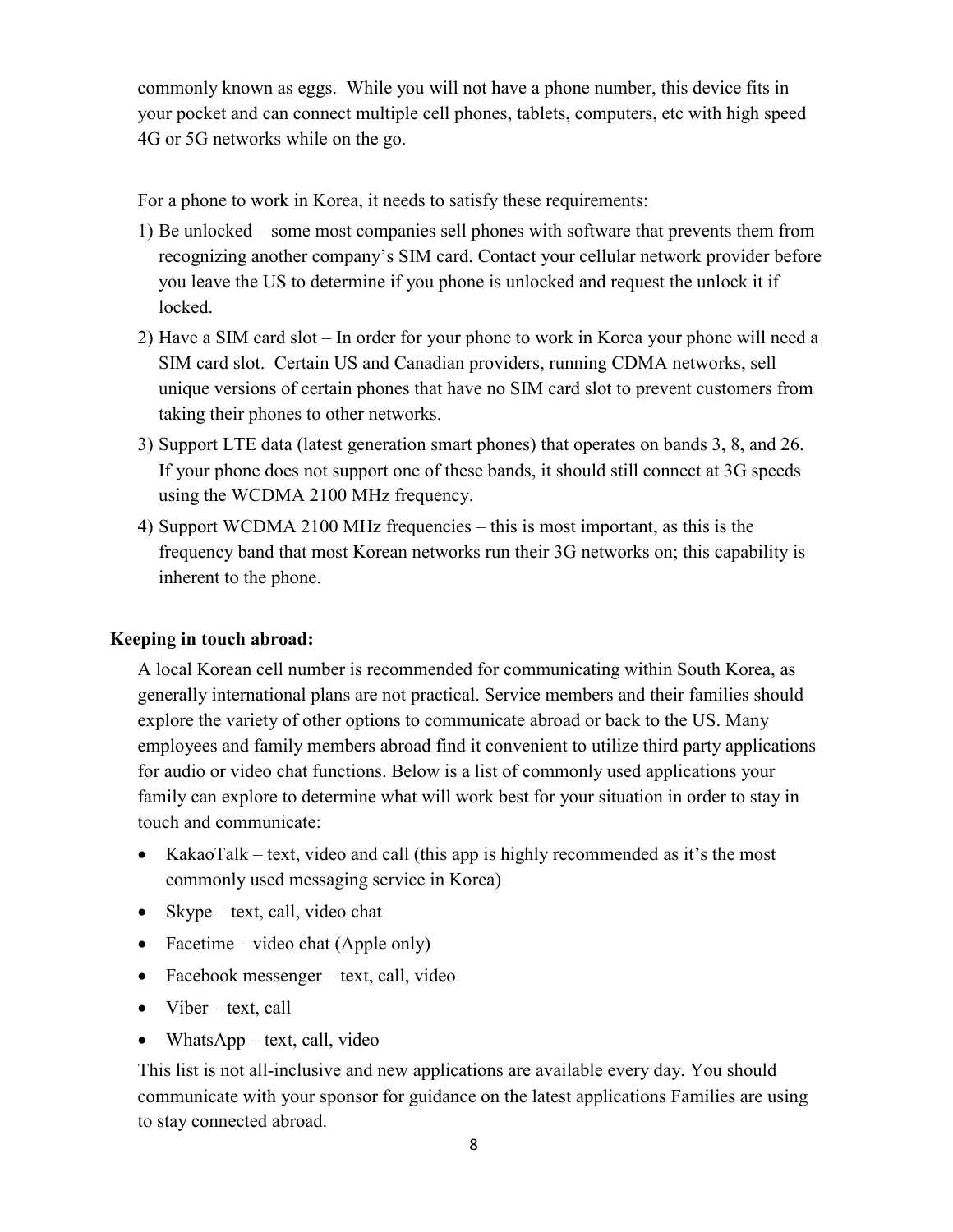## **13. Noncombatant Evacuation**

While Korea is a relatively safe location it is important that noncombatants be prepared to evacuate, The Noncombatant exercise (NEO) is part of your life while assigned to Korea. While the process is led by the Department of State/US Embassy, the military has a major role in assisting. The goal is to relocate families and non-emergency essential personnel out of harm's way to a safe haven or repatriate them to the United States. Preparation is key to NEO's success. Therefore, we encourage all noncombatants to expect and prepare for uncomfortable conditions, be ready to move quickly, and assist our personnel by calmly following instructions. We encourage everyone to participate in COURAGEOUS CHANNEL exercises – not only so they can learn what to expect, but to help train our people. Contact your unit NEO Warden upon arrival for further information.

Website: <https://8tharmy.korea.army.mil/site/families/neo.asp> <https://8tharmy.korea.army.mil/19esc/neo/>

## **14. Tips for Living in Korea**

#### **Korean Hospitals and International Clinics:**

Most of the major Korean hospitals have an international clinic with English speaking staff that will assist you. Many of these hospitals have interpreters during normal business hours. When visiting one of the Korean hospitals, you can expect a modern design and atmosphere, and the same up to date technology as you would expect in the United States. Most of the signs are in Hangul, the Korean language, with English translation to make it easier for their international visitors to navigate through their hospital. Many of the staff speak some English, and understand English as long as you speak slowly and clearly. They will make every effort to understand your needs and concerns while attending to your care. Your health and well-being is their priority, and they want your stay at their hospital to be as comfortable as possible. If you need assistance, the international clinic will be glad to help and make sure that communication is clear, minimizing unneeded stress.

#### **Official Korean Tourism Page English site**:

Here you kind find information on all sorts of festivals, cultural sites, tours, activities, etc. [http://english.visitkorea.or.kr/enu/index.kto#](http://english.visitkorea.or.kr/enu/index.kto)

#### **Movie Tickets:**

Each Installation also has its own movie theater on post managed AAFES. They will show the biggest hit movies from the states. However runs may be limited. To get the most up to date movie listings go to<https://www.aafes.com/exchange-stores/Movie-Guide/> and click on the installation movie theater you want to check the schedule of.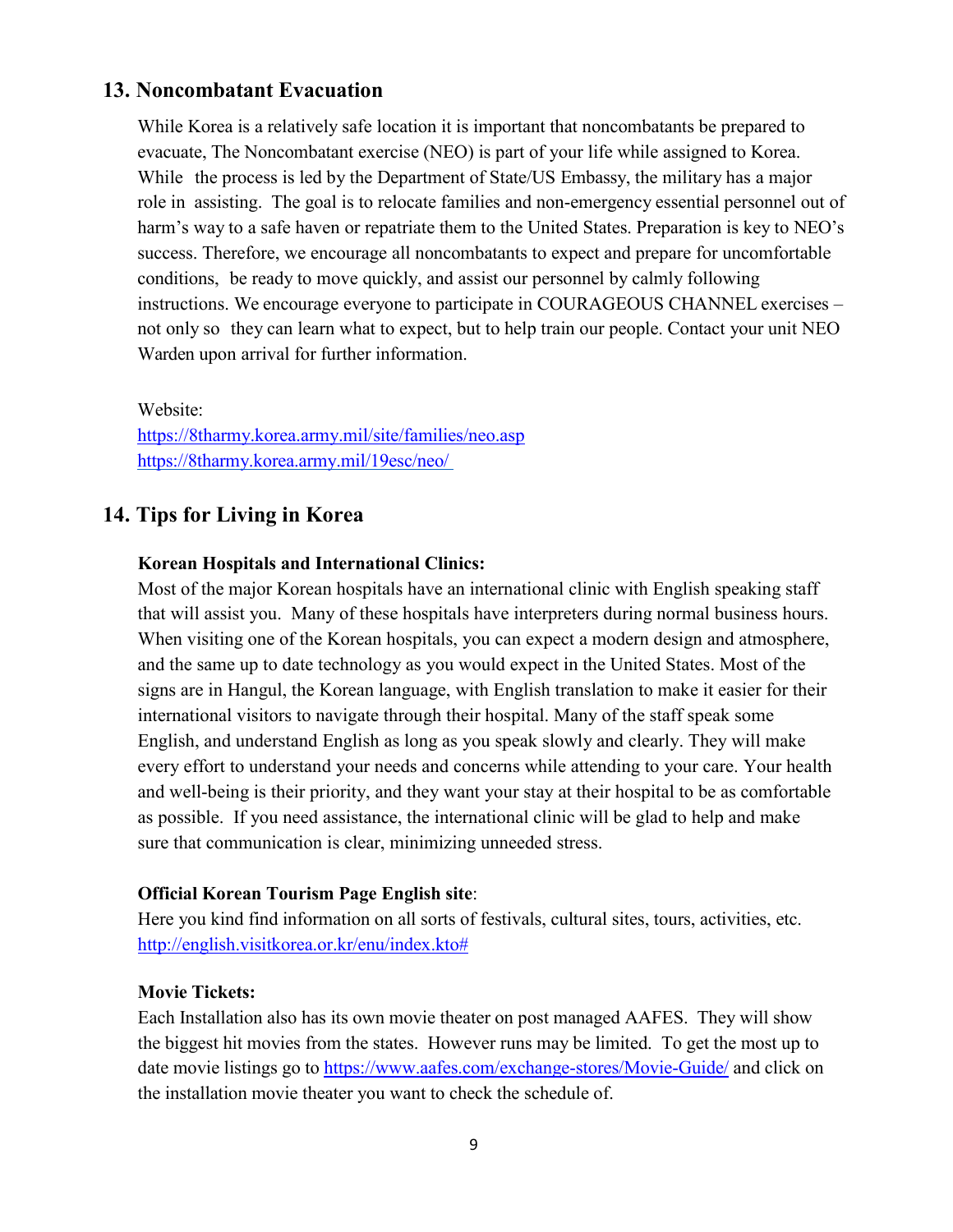In addition Korea has many state of the art movie theaters offering 2D, 3D, IMAX, and 4d Movies. Korea gets most of the major blockbuster movies we get in the US as well as many international and local Korean films as well. [http://cineinkorea.com](http://cineinkorea.com/) is an easy way to book tickets advance or just to check out movie times and locations in an English website. If you prefer you can also buy tickets directly at the movie theater with no issues.

**Subway:** Korea's large cities have excellent subway systems. They may seem quite confusing at first but most installations offer a new comers subway orientation that teaches you everything you need to know about how to use the systems. There are many great apps that can be used to show you how to get around the different subway systems. Searching your App Store for "Korea Subway" will bring many results for various apps. Download a couple of them and see which one you like best.

**Other cool things to do:** 50 beautiful places to visit in South Korea at <http://travel.cnn.com/seoul/visit/50-beautiful-places-visit-korea-873093>

## **Other PCS Resources:**

<https://8tharmy.korea.army.mil/site/newcomers/pcs-resources.asp>

**Train Tickets:** Korea has an amazing high speed rail system to get you anywhere in the country quickly and easily. There are two major rail companies here, the first being Korail which runs both slow lines with many stops as well as the bullet train the KTX which only hits major cities.

The other company is Supreme Rail, better known as the SRT, which only operates bullet trains.

Both companies run similar routes and sometimes share lines and stops. However they both may have unique stops in different parts of major cities. These bullet trains can get you from Busan to Seoul, literally opposite ends of the country, in as little as 2 hours 45 minutes for around ₩50,000 (about \$45 US) for an adult.

Korail:<http://www.letskorail.com/ebizbf/EbizBfTicketSearch.do> SRT: <https://etk.srail.co.kr/main.do?language=EN>

**Recreation Activities Such As Camping, Biking, Fishing and other:** Many Installations have MWR facilities that offer rentals for camping equipment and other recreation equipment such as skis, bicycles, etc. Check with your sponsor about what might be available at your new duty station. To find out information about national parks check out this site from the Korean National Park Service [http://english.knps.or.kr/.](http://english.knps.or.kr/) For information about other recreation activities such as skiing, fishing, etc. you can check out the official Korean tourism webpage here [http://english.visitkorea.or.kr/enu/index.kto#.](http://english.visitkorea.or.kr/enu/index.kto)

**Other cool things to do:** 50 beautiful places to visit in South Korea at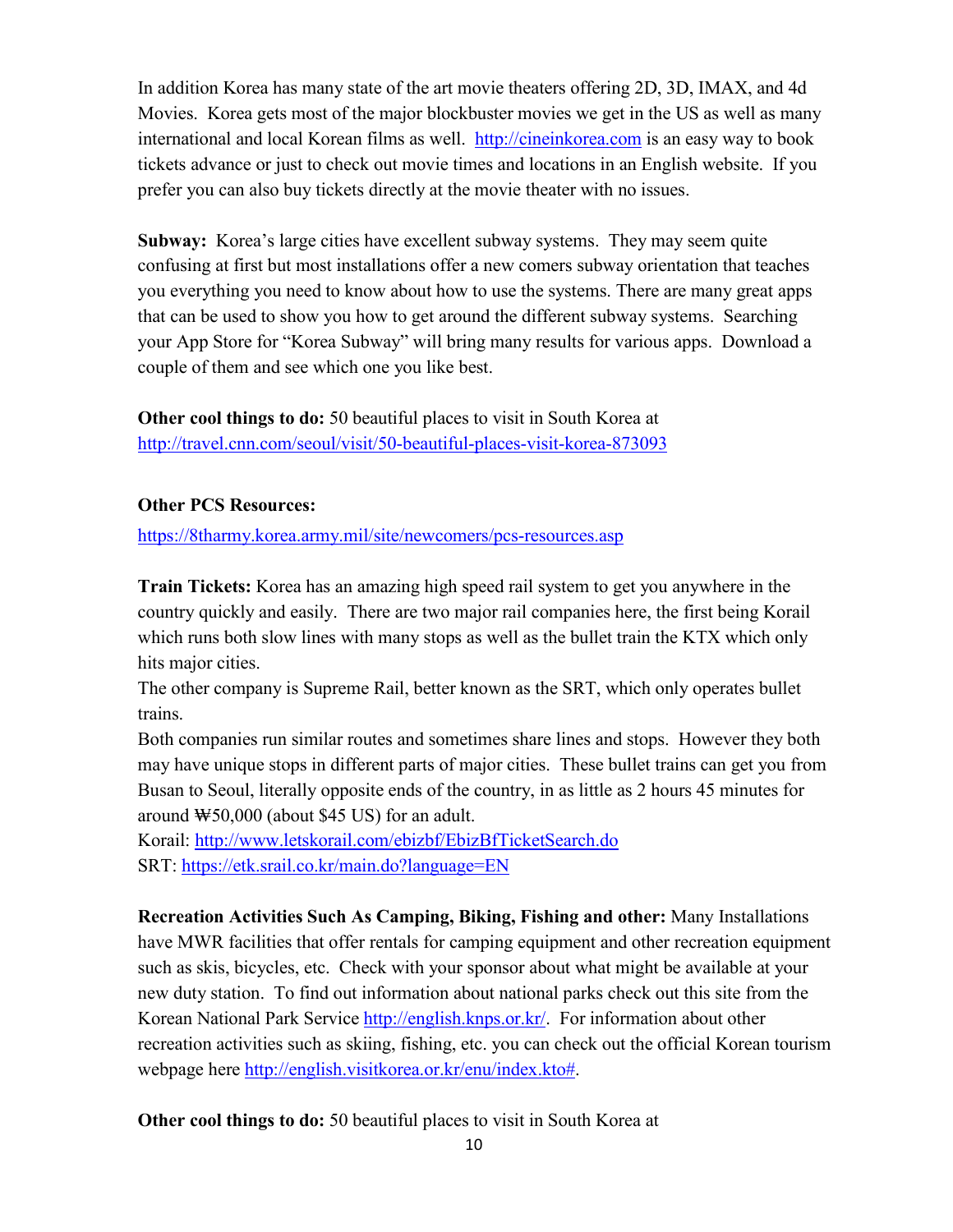**Other PCS Resources:** <https://8tharmy.korea.army.mil/site/newcomers/pcs-resources.asp>

## **15. Army Community Service:**

Army Community Service (ACS) provides family assistance and support services to military, DOD civilians, contractors and their family members. The following is a list of some of the services provided by ACS.

### **Army Emergency Relief (AER)**

AER offers financial assistance for rent, food, utilities, emergency travel expenses, and other verified emergencies. AER also provides scholarships for college students and spouses.

#### **Mobilization and Deployment**

ACS provides, upon request, Non-Combatant Evacuation Operations (NEO) briefings to units and Family Readiness Groups. ACS coordinates support for families with gaining safe haven areas in accordance with the NEO plan.

### **Exceptional Family Member Program (EFMP)**

ACS offers EFMP information and referral, advocacy, support group meetings, respite care information, help in and out processing and command sponsorship information.

### **Family Advocacy Program (FAP)**

The Family Advocacy Program is designed to promote effective family functioning through support programs such as marriage, and parenting classes, stress management, counseling, referral, and crisis intervention.

### **Financial Readiness**

ACS offers consumer affairs assistance, information and advocacy, financial counseling and budgeting assistance, checkbook management, and personal financial management classes. Group counseling classes are available.

**Relocation Readiness Program:** ACS provides relocation information to military personnel, civilians, and families. Programs include newcomer orientation, Status of Forces Agreement (SOFA) stamp assistance, Basic Korean Classes, SMART Start Tour, The Ville Tour and so much more. The lending closet provides small kitchen appliances and cooking items for a 30 day temporary loan. A copy of orders is required to borrow all items.

### **Victim Advocate/Sexual Harassment/Assault Response and Prevention (SHARP)**

ACS provides information and/or briefings on domestic and child abuse and the prevention